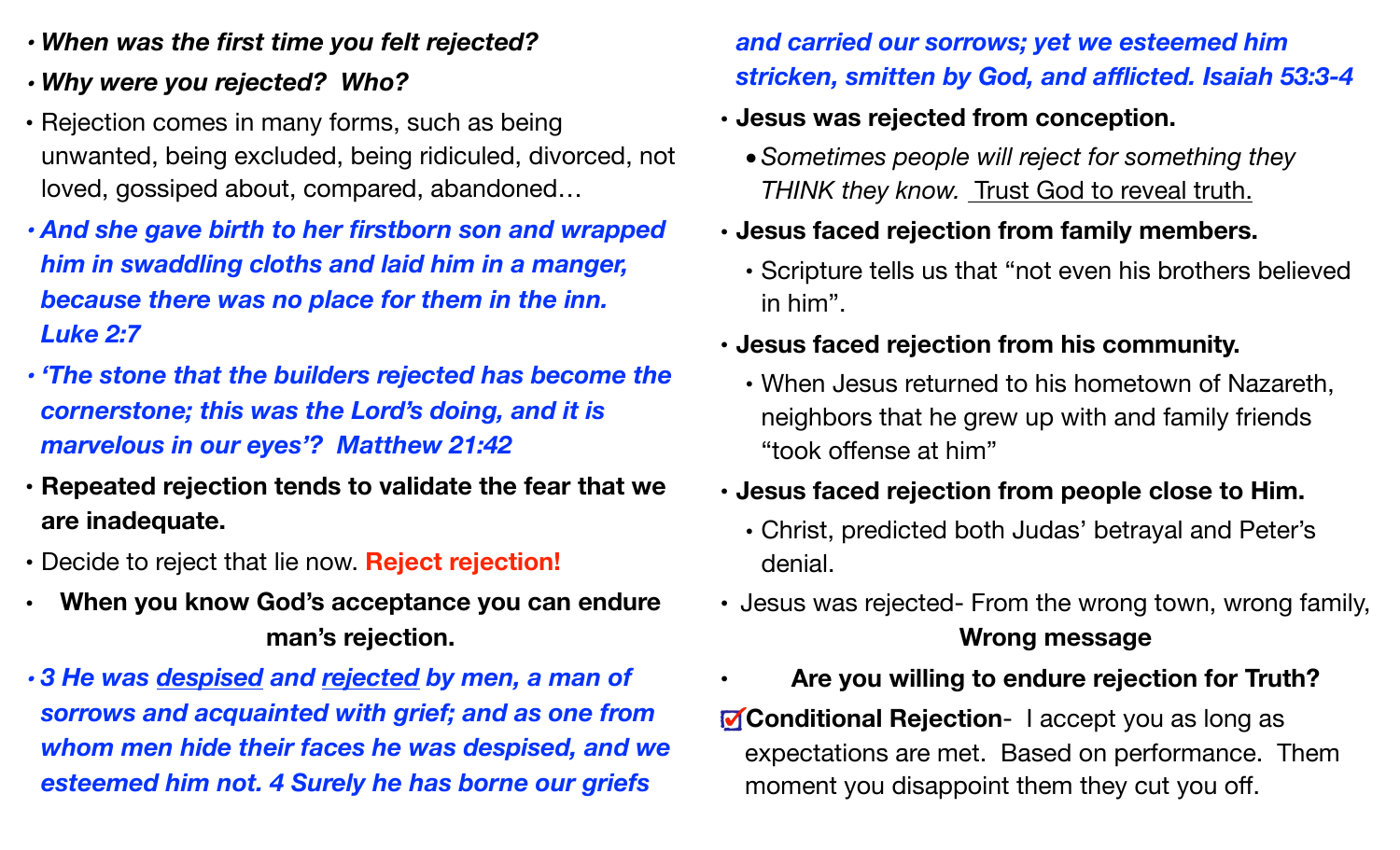- **Emotional Rejection** Can't overcome offense or wounded emotions. Your entire relationship is feelings deep. Even emotions of jealousy. Can't get over damaged emotions.
- **Celebrity Rejection** based on your level of celebrity. People are robbed of their humanity. Celebrity- have access to what I don't. I accept you as long as you can do for me what I can't do for myself. When celebrity is gone relationship is gone.
- **Irrational Rejection** Sometimes people get offended and can't be appeased, mended, because their hurt is irrational. You are not responsible for that.
- **• A person with a spirit of rejection will always be easily offended**
- *• Rejection sensitive dysphoria (RSD) is extreme emotional sensitivity and pain triggered by the perception that a person has been rejected or criticized by important people in their life. It may also be triggered by a sense of falling short—failing to meet their own high standards or others' expectations.*
- *• Same areas of the brain become activated when we experience rejection as when we experience physical pain.* 
	- Try recalling an experience in which you felt significant physical pain and your brain pathways will respond, "Meh." But try reliving a painful rejection, and you will be flooded with many of the same feelings you had at the time (and your brain will respond much as it did at the time, too).
- *• Rejection creates surges of anger and aggression. the Surgeon General of the U.S. issued a report stating that rejection was a greater risk for adolescent violence than drugs, poverty, or gang membership.*
- *• Rejection temporarily lowers our IQ.*
- **Some of you were rejected for exceeding expectations.**
- Your success exposes their failure.
- *M* Rejection is a result of people's vision not your **value.**
- They'll never see who you really are until they deal with their plank.